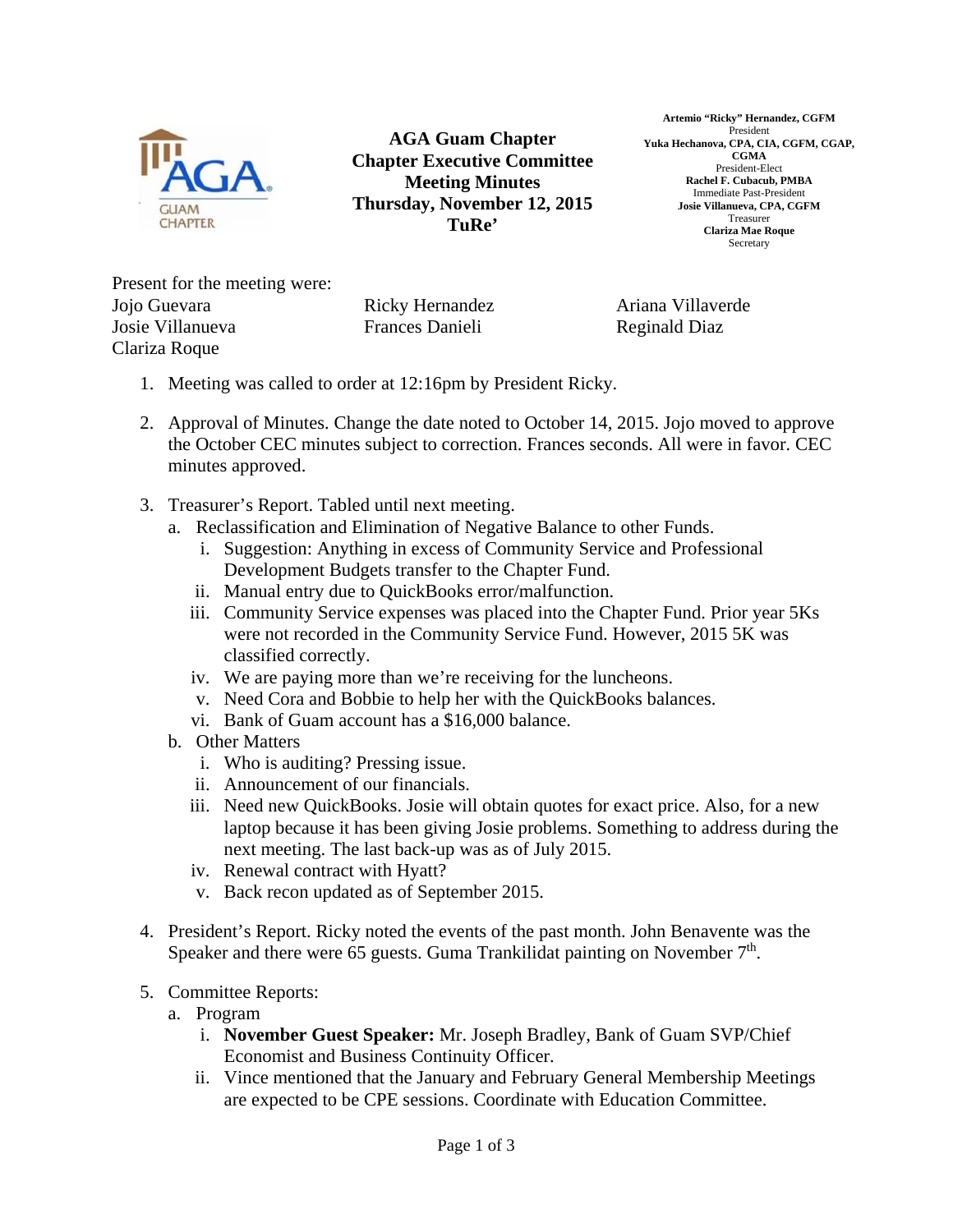- b. Education. GSCPA Training for the AICPA AGA Accounting and Auditing Workshop from November 30<sup>th</sup> to December 2<sup>nd</sup> of 24 CPEs. Economic Update and SEC Filings on November 18<sup>th</sup> of 1 CPE (November General Membership Meeting. Committee is coordinating with E&Y and obtaining a FBI contact for the Cybersecurity Training.
- c. CGFM. CGFM Promotion Proposal. AGA Guam Chapter will fund the cost of one set of Practice exams (\$177) to five AGA members. Six months to purchase the study material or scheduled exam within six months. Changed up to fifteen practice exams from five AGA members. Starts in January. As long as they show the intent to take the exam. We want to ensure that we are investing in the right people. Cost neutral; adjust budget. See attached for details. Ariana moves to approve the CGFM Promotion Proposal subject to additional changes. Frances seconds. All were in favor. Motion approved.
- d. Membership. Jason and Debbie were unable to attend.
	- i. Member Anniversary Announcements.

|               | 14 years        | Josephine Muescan 4 years  |          |
|---------------|-----------------|----------------------------|----------|
| Reginald Diaz | 2 years         | Cheryl San Nicolas 6 years |          |
| Janet Durugi  | 4 years         | <b>Todd Smith</b>          | 25 years |
| Anna Gilmore  | 15 years        |                            |          |
|               | ii. Mike Cabral |                            |          |

- e. Early Careers
	- i. 2016 Collegiate Leadership Program: AGA National Leadership Training in Washington, DC, February  $23 - 24$ , 2016. Doreen's email noted \$1,000 paid by AGA National. Inquire if AGA Guam is willing to pay the additional \$1,500 to \$2,000 in the event someone is sent to attend this program. Talk to UOG to see if we can split with them. Announce in December. Candidates are needed first to consider payment. This is something to consider.
	- ii. Currently working on High School Essay Competition.
- f. Accountability
	- i. Best CCR Contest FY 2014 five to six applicants. Presentation in December 2015.
- g. Community Service
	- i. Kusinan Kamalen Karidat Soup Kitchen (November  $15<sup>th</sup>$ , 5:30pm). Two large trays of red rice and 6 cans of cranberry (Mary Calvo), corn soup (Ariana), two turkeys (Ariana and Frances), KFC cookies (AJA), brownies (Ariana and Frances), \$100 donation (Anne Camacho), \$20 donation (Jason). Community Service is still accepting donations for gravy, paper products. They have an Igloo cooler and ice with ice tea.
	- ii. Can Food Drive for Salvation Army Guam (November  $20<sup>th</sup>$ ). December  $14<sup>th</sup>$ deadline for point of contacts at agencies and other companies to provide can goods or bags of rice. By November 20<sup>th</sup> tell Frances if they would like to be a point of contact for their agency or company.
	- iii. Salvation Army Bell Ringing. Aiming for two time slots. GPO Food Court on the weekend/daytime. Beginning December. Same time, different days.
	- iv. 2<sup>nd</sup> Annual Charity Raffle during Christmas Party (December 23<sup>rd</sup>). St. Dominic's Church items to be purchased such as ointment, Clorox wipes, and diapers.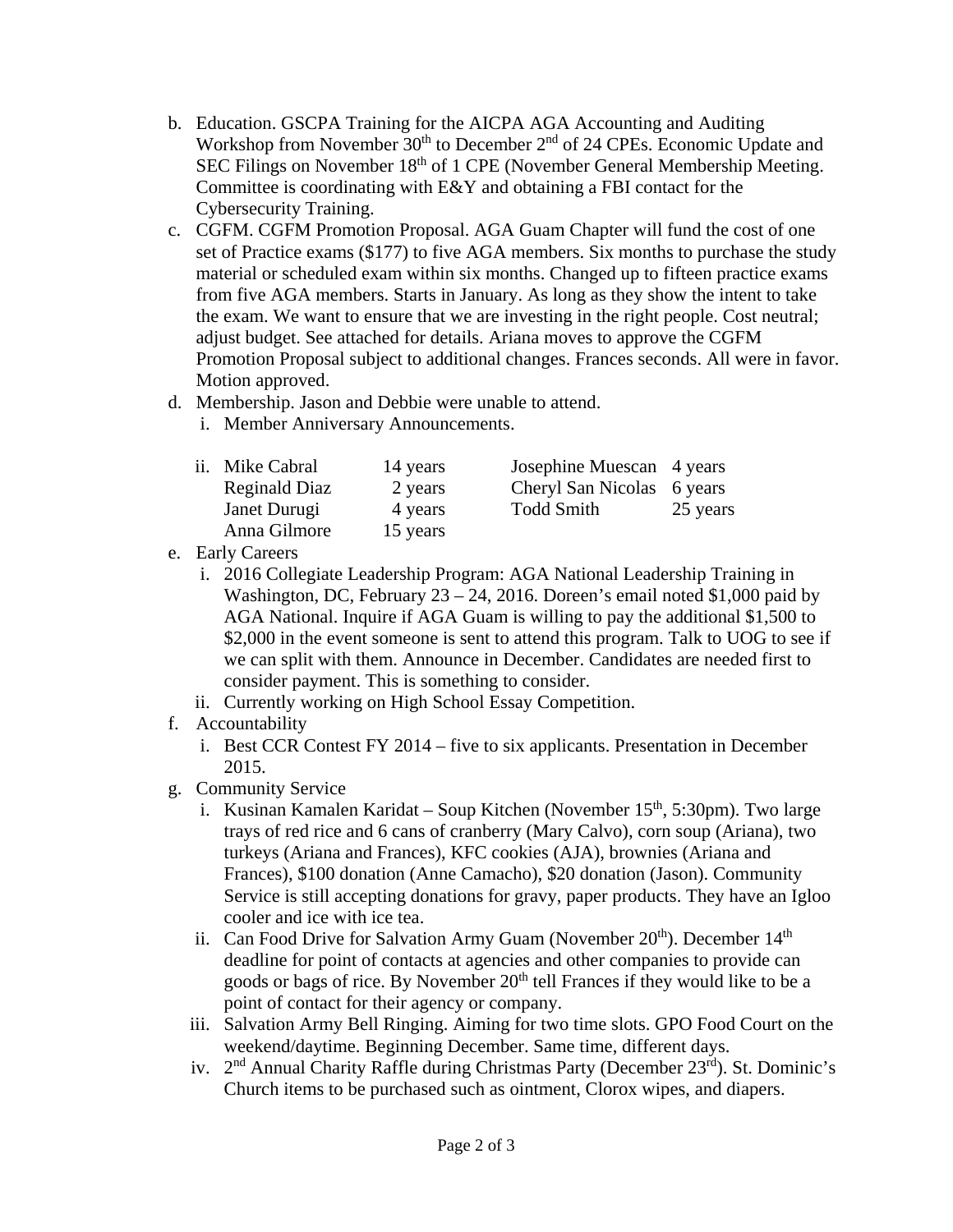Committee is request for monetary donations to purchase the items. Suggestion of matching by AGA Guam Chapter.

- v. Vince and Ricky are looking into the Adopt-A-Road program. Considering Archbishop Flores St. Maintaining it on a monthly basis starting in January.
- h. Scholarship. Due December 2<sup>nd</sup>. Same amount for UOG and GCC. Changes made in requirements of residency to 3 years and GPA of 3.0. Cash awards will be issued to the University of Guam or Guam Community College to offset the tuition. Jojo moved to approve the changes in the Scholarship Requirements. Frances seconds it. All were in favor. Motion was approved.
- i. By- Laws. No update.
- j. Newsletter & Website. Getting it out. Thanks to Matt.
- k. Awards. CCR Contest.
- 6. Other Matters
- 7. Adjourn Meeting. Jojo moved to adjourn the meeting. Josie seconds. All were in favor. Meeting was adjourned at 1:35pm.

Minutes prepared by: /s/ Clariza Roque AGA – Guam Chapter Secretary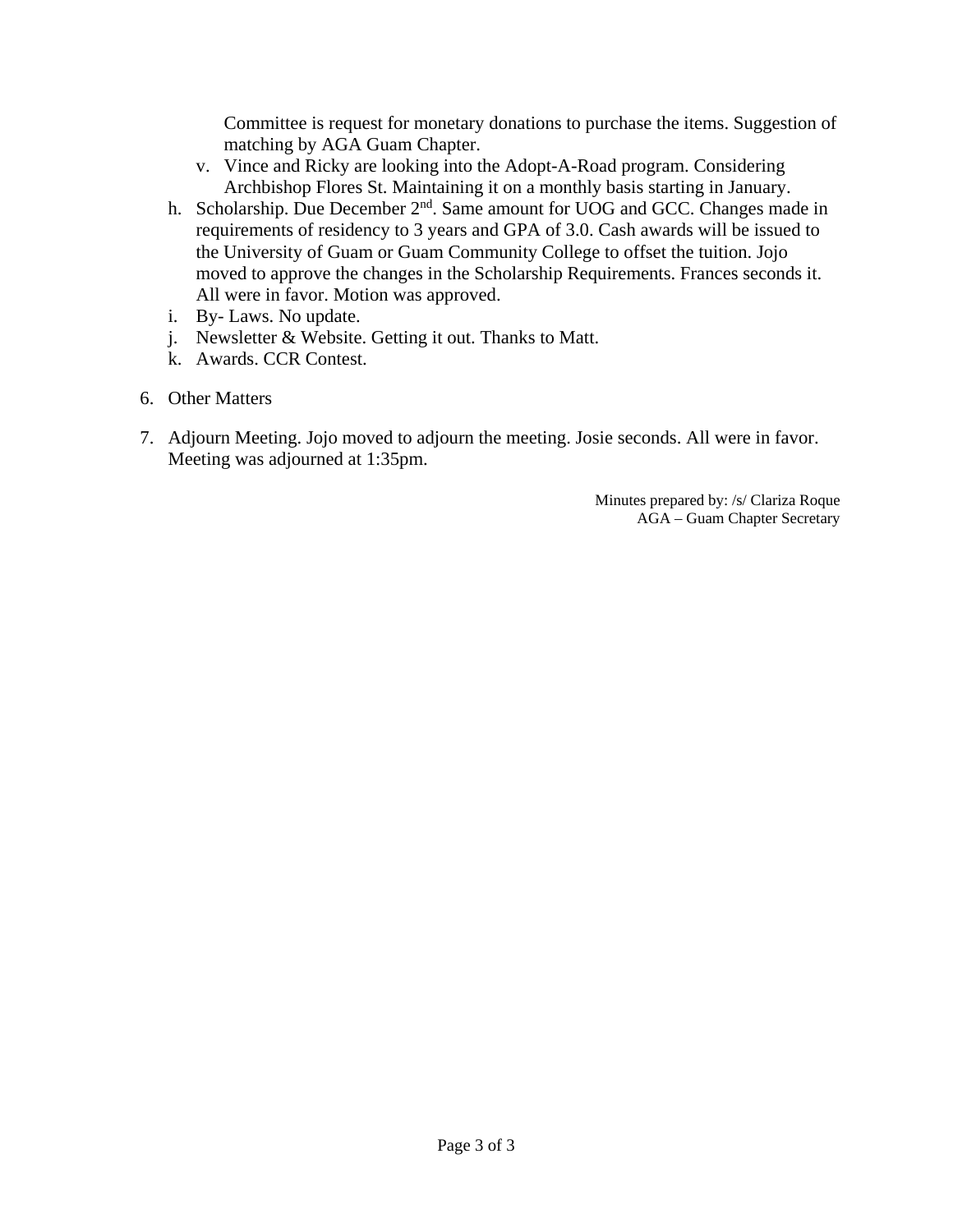

 $\sim$ 

## ASSOCIATION OF GOVERNMENT ACCOUNTANTS **GUAM CHAPTER**

### **Statement of Financial Position** As of October 31, 2015

|        |                                  |                   |                         | Chapter<br>Fund |    | Community<br><b>Service Fund</b> |   | Professional<br><b>Development Fund</b> |              | Total  |
|--------|----------------------------------|-------------------|-------------------------|-----------------|----|----------------------------------|---|-----------------------------------------|--------------|--------|
| Assets |                                  |                   |                         |                 |    |                                  |   |                                         |              |        |
|        | Petty Cash                       |                   | S                       | 100             |    |                                  |   |                                         | S            | 100    |
|        | Cash in bank                     |                   | S                       | $(9,106)$ \$    |    | 17,189                           | S | 6,609                                   | S            | 14,692 |
|        | Coast360                         |                   | S                       | 1,276           |    |                                  | S | 28,800                                  | S            | 30,076 |
|        | Accounts receivable, net         |                   | S                       | 1,470           |    |                                  |   |                                         | S            | 1,470  |
|        | Deposits                         |                   |                         |                 | \$ | 225                              |   |                                         | \$           | 225    |
|        | Advances to Members              |                   |                         |                 |    |                                  | S |                                         | S            |        |
|        | Undeposited Funds                |                   |                         |                 |    |                                  |   |                                         | S            |        |
|        | Equipment - Laptop (Net Dep)     |                   | S                       |                 |    |                                  |   |                                         | \$           |        |
|        | <b>Total assets</b>              |                   | $\overline{\mathbf{s}}$ | $(6,261)$ \$    |    | 17,414 \$                        |   | 35,409                                  | $\mathbf S$  | 46,562 |
|        | Liabilities and net assets       |                   |                         |                 |    |                                  |   |                                         |              |        |
|        | Liabilities                      |                   |                         |                 |    |                                  |   |                                         |              |        |
|        |                                  | Accounts payable  |                         |                 |    |                                  |   |                                         | S            |        |
|        |                                  | Deferred revenue  |                         |                 |    |                                  |   |                                         | S            |        |
|        | Other liabilities                |                   |                         |                 |    |                                  |   |                                         | S            |        |
|        | Total liabilities                |                   |                         | ÷               |    | ٠                                |   | $\overline{\phantom{a}}$                |              |        |
|        | Net assets                       |                   |                         |                 |    |                                  |   |                                         |              |        |
|        | Earmarked                        |                   |                         |                 |    |                                  |   |                                         |              |        |
|        |                                  | Education         |                         |                 |    |                                  |   |                                         | S            |        |
|        |                                  | Accountability    |                         |                 |    |                                  |   |                                         | S            |        |
|        |                                  | <b>CGFM</b>       |                         |                 |    |                                  |   |                                         | S            |        |
|        |                                  | Community Service |                         |                 |    |                                  |   |                                         | S            |        |
|        |                                  | Scholarships      |                         |                 |    |                                  |   |                                         | \$           |        |
|        |                                  | Early Careers     |                         |                 |    |                                  |   |                                         | \$           |        |
|        |                                  | Chapter Admin     |                         |                 |    |                                  |   | ×,                                      | S            |        |
|        | Unrestricted                     |                   |                         | (6,261)         |    | 17,414                           |   | 35,409                                  | $\mathbb{S}$ | 46,562 |
|        | Total net assets                 |                   |                         | (6, 261)        |    | 17,414                           |   | 35,409                                  |              | 46,562 |
|        | Total liabilities and net assets |                   | S                       | $(6,261)$ \$    |    | 17,414                           | S | 35,409                                  | S            | 46,562 |

### Statement of Activities For the month ended October 31, 2015

|                 |                                   |                |                 |              |                                         |                      |                                         |              |                |              | 4 Months                 |  |
|-----------------|-----------------------------------|----------------|-----------------|--------------|-----------------------------------------|----------------------|-----------------------------------------|--------------|----------------|--------------|--------------------------|--|
|                 |                                   |                | Chapter<br>Fund |              | <b>Community</b><br><b>Service Fund</b> |                      | Professional<br><b>Development Fund</b> |              | Total          |              | <b>Ended</b><br>10/31/15 |  |
| Revenues        |                                   |                |                 |              |                                         |                      |                                         |              |                |              |                          |  |
|                 | Training                          |                |                 |              |                                         |                      |                                         | S            |                | \$           |                          |  |
|                 | Luncheon collections              | ${\mathbb S}$  | 726             |              |                                         |                      |                                         | S            | 726            | \$           | 4,468                    |  |
|                 | Chapter dues                      | S              |                 |              |                                         |                      |                                         | S            | $\overline{a}$ | Ś            | 355                      |  |
|                 | 5k run                            |                |                 |              |                                         |                      |                                         | S            | $\overline{a}$ | \$           |                          |  |
|                 | Donations                         |                |                 |              |                                         |                      |                                         | S            | ¥              | \$           | $\overline{\phantom{0}}$ |  |
|                 | Other income                      | S              |                 |              |                                         |                      |                                         | S            |                | \$           | 213                      |  |
|                 | <b>Total revenues</b>             | $\overline{s}$ | 726             | <sup>S</sup> | $\ddot{\phantom{1}}$                    | S                    | ٠                                       | S            | 726            | $\mathbb{S}$ | 5,035                    |  |
| <b>Expenses</b> |                                   |                |                 |              |                                         |                      |                                         |              |                |              |                          |  |
|                 | Training costs                    |                |                 |              |                                         |                      |                                         | S            | a,             | \$           |                          |  |
|                 | Membership luncheon               | S              | 1,232           |              |                                         |                      |                                         | \$           | 1,232          | \$           | 8,316                    |  |
|                 | <b>CGFM</b>                       |                |                 |              |                                         |                      |                                         | S            | $\blacksquare$ | \$           |                          |  |
|                 | Scholarships                      |                |                 |              |                                         |                      |                                         | S            | $\blacksquare$ | \$           |                          |  |
|                 | Program                           |                |                 |              |                                         | S                    | 400                                     | S            | 400            | Ś            | 3,689                    |  |
|                 | Donations                         |                |                 |              |                                         |                      |                                         | S            | ¥,             | Ś            | 1,000                    |  |
|                 | Community Service Activities      |                |                 | S            | (69)                                    |                      |                                         | S            | (69)           | \$           | (69)                     |  |
|                 | 5k run                            |                |                 |              |                                         |                      |                                         | \$           | $\ddot{}$      | \$           |                          |  |
|                 | PDC                               |                |                 |              |                                         | S                    |                                         | S            | $\blacksquare$ | \$           | 5,494                    |  |
|                 | Bad debts                         |                |                 |              |                                         |                      |                                         | \$           | ä,             | \$           |                          |  |
|                 | Depreciation                      |                |                 |              |                                         |                      |                                         | S            |                | \$           |                          |  |
|                 | Other expenses                    | S              | 113             |              |                                         |                      |                                         | \$           | 113            | \$           | 714                      |  |
|                 | <b>Total expenses</b>             | S              | 1,345           | $\mathbf{s}$ | $(69)$ \$                               |                      | 400                                     | s            | 1,676          | $\mathbb{S}$ | 19,144                   |  |
|                 | Increase (decrease) in net assets | S              | $(619)$ \$      |              | 69                                      | S                    | $(400)$ \$                              |              | $(950)$ \$     |              | (14, 109)                |  |
|                 | Fund transfer                     | S              | ÷,              | S            | $\sim$                                  | S                    | ÷.                                      | S            | a)             | S            | ۰                        |  |
|                 | Net assets at beginning of period | $\mathbb S$    | (5,642)         | $\mathbf{s}$ | 17,346                                  | S                    | 35,808                                  | $\mathbf{s}$ | 47,512         | S            | 26,839                   |  |
|                 | <b>Ending net assets</b>          | $\mathbf{s}$   | $(6,260)$ \$    |              | 17,415                                  | $\tilde{\mathbf{s}}$ | 35,408                                  | $\mathbf S$  | 46,562         | $\mathbb{S}$ | 12,730                   |  |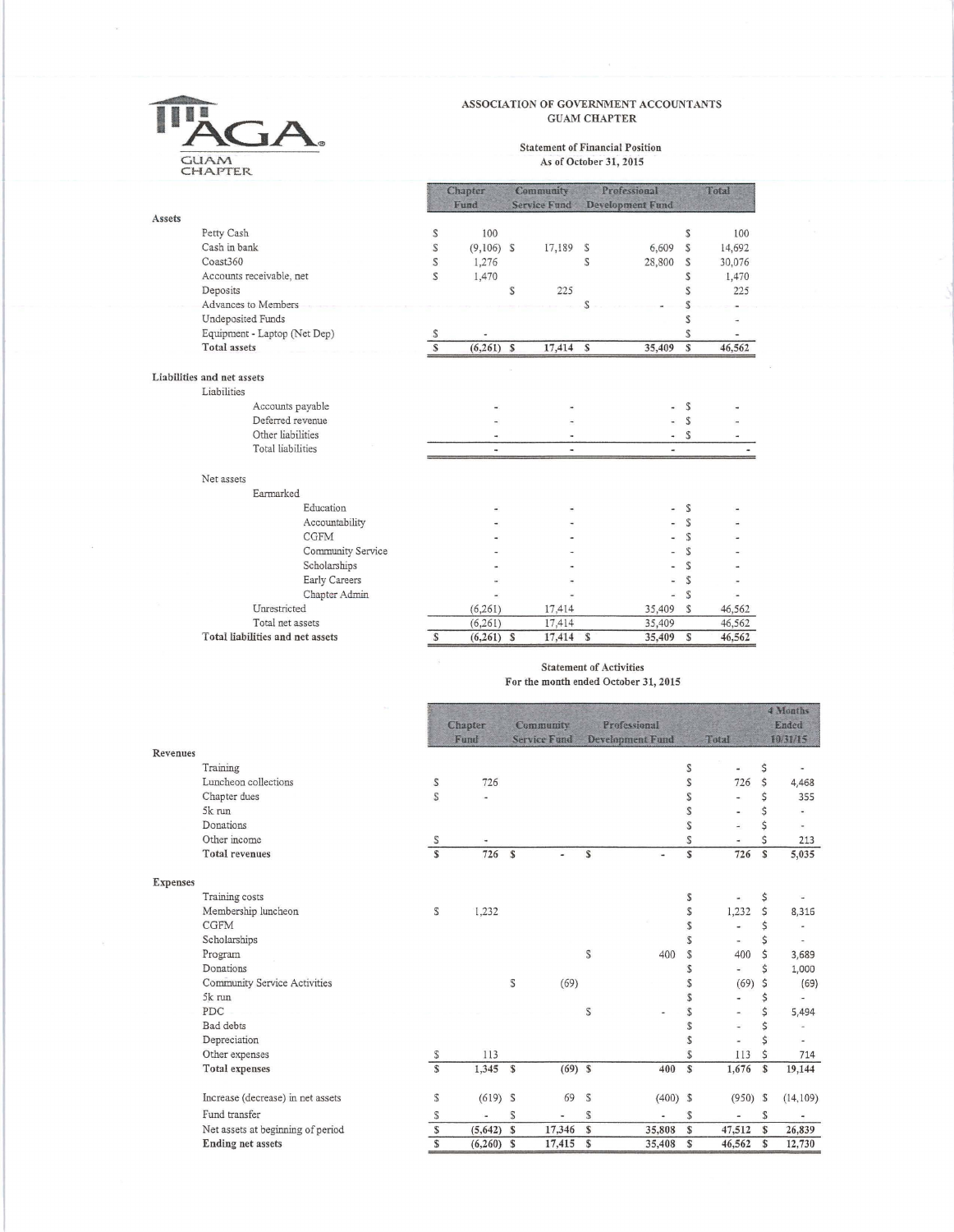|                 | For the month ended October 31, 2015 |              | Jul           | Aug           | Sep          | Oct        | Nov    | Dec                      | Jan    | Feb                 | Mar    | Apr            | May    |                | Jun            |              | Total         |
|-----------------|--------------------------------------|--------------|---------------|---------------|--------------|------------|--------|--------------------------|--------|---------------------|--------|----------------|--------|----------------|----------------|--------------|---------------|
| Revenues        |                                      |              |               |               |              |            |        |                          |        |                     |        |                |        |                |                |              |               |
|                 | Training                             |              |               |               |              |            |        |                          |        |                     |        |                |        |                |                |              |               |
|                 | Luncheon collections                 |              | $454 \quad 5$ | 778 \$        | 2,510 \$     | 804        |        |                          |        |                     |        |                |        |                |                |              | 4,546         |
|                 | Chapter dues                         |              | 355           |               |              |            |        |                          |        |                     |        |                |        |                |                |              | 355           |
|                 | 5k run                               |              |               |               |              |            |        |                          |        |                     |        |                |        |                |                |              | $\sim$        |
|                 | Donations                            |              |               |               |              |            |        |                          |        |                     |        |                |        |                |                |              | $\sim$        |
|                 | Other income                         |              |               |               | 213          |            |        |                          |        |                     |        |                |        |                |                |              | 213           |
|                 | <b>Total revenues</b>                | S            | 809 \$        | 778 \$        | $2,723$ \$   | 804 \$     | $\sim$ | $\blacksquare$           | $\sim$ | Ś<br>$\blacksquare$ |        |                | $\sim$ | $\sim$         | $\sim$         |              | 5,114         |
| <b>Expenses</b> |                                      |              |               |               |              |            |        |                          |        |                     |        |                |        |                |                |              |               |
|                 | Training costs                       |              |               |               |              |            |        |                          |        |                     |        |                |        |                |                |              |               |
|                 | Membership luncheon                  | $\mathsf{S}$ | 990 \$        | $1,474$ \$    | 4,620 \$     | 1,232      |        |                          |        |                     |        |                |        |                |                |              | 8,316         |
|                 | <b>CGFM</b>                          |              |               |               |              |            |        |                          |        |                     |        |                |        |                |                |              |               |
|                 | Scholarships                         |              |               |               |              |            |        |                          |        |                     |        |                |        |                |                |              |               |
|                 | Program                              |              |               | $\mathcal{S}$ | 3,289 \$     | 400        |        |                          |        |                     |        |                |        |                |                |              | 3,689         |
|                 | Donations                            |              |               | 1,000         |              |            |        |                          |        |                     |        |                |        |                |                |              | 1,000         |
|                 | <b>Community Service Activities</b>  |              |               |               | S            | (69)       |        |                          |        |                     |        |                |        |                |                |              | (69)          |
|                 | 5k Run                               |              |               |               |              |            |        |                          |        |                     |        |                |        |                |                |              |               |
|                 | PDC                                  | \$           | 5,494         |               |              |            |        |                          |        |                     |        |                |        |                |                |              | 5,494         |
|                 | <b>Bad debts</b>                     |              |               |               |              |            |        |                          |        |                     |        |                |        |                |                |              | $\rightarrow$ |
|                 |                                      |              |               |               |              |            |        |                          |        |                     |        |                |        |                |                |              | $\sim$        |
|                 | Depreciation                         |              |               |               |              |            |        |                          |        |                     |        |                |        |                |                |              |               |
|                 | Other expenses                       |              | 397           |               | 204 \$       | 113        |        |                          |        |                     |        |                |        |                |                |              | 714           |
|                 | <b>Total expenses</b>                |              | $6,881$ \$    | $2,474$ \$    | $8,113$ \$   | $1,676$ \$ | $-$    | $\sim$                   | $-$    | $\sim$              | $\sim$ | $\overline{a}$ | Ŝ      | $\overline{a}$ | $\overline{a}$ |              | 19,144        |
|                 | Increase (decrease) in net assets    | \$.          | $(6,072)$ \$  | $(1,696)$ \$  | $(5,390)$ \$ | $(872)$ \$ | $\sim$ | $\overline{\phantom{a}}$ | $\sim$ | \$.<br>$\sim$       | $\sim$ | $\sim$         | Ŝ      | $\sim$         | $\sim$         | <sub>S</sub> | (14, 031)     |

#### **Budget Program Year 2015-2016**

|                             | <b>BUDGET</b> |  |             |    |            |  | <b>ACTUAL</b> |   |         |  |                          |  |         | <b>DIFFERENCE</b> |            |  |              |  |  |  |  |  |
|-----------------------------|---------------|--|-------------|----|------------|--|---------------|---|---------|--|--------------------------|--|---------|-------------------|------------|--|--------------|--|--|--|--|--|
|                             | Revenue       |  | Expense     |    | <b>Net</b> |  | Revenue       |   | Expense |  | Net                      |  | Revenue |                   | Expense    |  | Net          |  |  |  |  |  |
| Administration-Chapter Fund | 6,720         |  | 21,600      |    | (14, 880)  |  | 5,114         | S | 14,524  |  | $\frac{2}{9}$ (9,410)    |  | 1,607   |                   | 7,076      |  | (5, 470)     |  |  |  |  |  |
| Programs                    | 2,500         |  | $4,000$ \$  |    | (1,500)    |  |               |   | 3,689   |  | \$ (3,689)               |  | 2,500   |                   | 311        |  | 2,189        |  |  |  |  |  |
| Membership                  | 1,000         |  | 1,500       | -5 | (500)      |  |               |   |         |  | $\sim$                   |  | 1,000   |                   | $1,500$ \$ |  | (500)        |  |  |  |  |  |
| Accountability              | $\sim$        |  | 500         |    | (500)      |  |               |   |         |  |                          |  | $\sim$  |                   | 500        |  | (500)        |  |  |  |  |  |
| CGFM                        | 750           |  | 4,465       |    | (3,715)    |  |               |   | (69)    |  | 69                       |  | 750     |                   | 4,534      |  | (3, 784)     |  |  |  |  |  |
| <b>Community Services</b>   | 13,000        |  | $13,425$ \$ |    | (425)      |  |               |   | 1,000   |  | \$(1,000)                |  | 13,000  |                   | 12,425     |  | 575          |  |  |  |  |  |
| <b>Early Careers</b>        |               |  | $2,000$ \$  |    | (2,000)    |  |               |   |         |  | $\overline{\phantom{a}}$ |  | $\sim$  |                   | 2,000      |  | (2,000)      |  |  |  |  |  |
| Education                   | 4.050         |  | 2,550       |    | 1,500      |  |               |   |         |  | $\overline{a}$           |  | 4,050   |                   | 2,550      |  | 1,500        |  |  |  |  |  |
| Communications              | $\sim$        |  | 199         |    | (199)      |  |               |   |         |  | $\sim$                   |  | $\sim$  |                   | 199        |  | (199)        |  |  |  |  |  |
| Scholarships                | $\sim$        |  | 5,000       |    | (5,000)    |  |               |   |         |  | <b>Section</b>           |  | $\sim$  |                   | 5,000      |  | (5,000)      |  |  |  |  |  |
|                             | 28,020        |  | 55,239      | -S | (27, 219)  |  | 5,114         | Ŝ | 19,144  |  | \$(14,031)               |  | 22,907  |                   | 36,095     |  | \$ (13, 189) |  |  |  |  |  |
|                             |               |  |             |    |            |  |               |   |         |  |                          |  |         |                   |            |  |              |  |  |  |  |  |

**Adjustment:** 

Bad debts **Depreciation** 

Other expenses

**DilTerence** 

|                   | $5,114 \quad $19,144$<br>$\frac{1}{2}$ (5,114) $\frac{1}{2}$ (19,144) |  |  |
|-------------------|-----------------------------------------------------------------------|--|--|
| Difference        |                                                                       |  |  |
| <b>FS Balance</b> |                                                                       |  |  |
|                   |                                                                       |  |  |